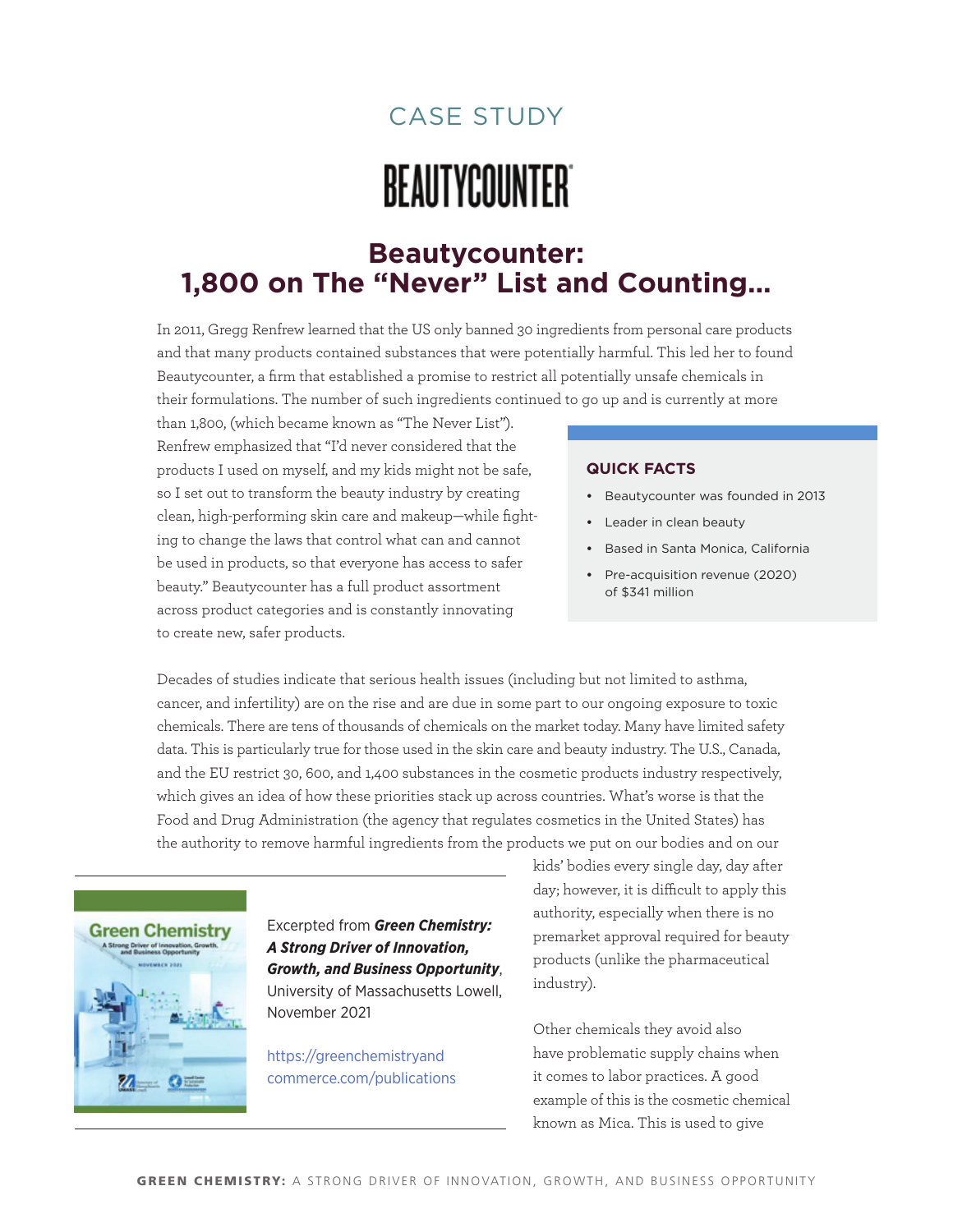## case studies

certain cosmetic powders, like highlighter and eyeshadow, a pretty, shimmery glow. However, sourcing of this mineral has severe problems, including unethical labor practices in the mining and refining process. Beautycounter is now in the process of auditing 100% of their mica suppliers in person, to ensure that they are compliant with ILO practices.

The future of retail and developing a sense of intimacy with customers is a big focus of the company, which is driving some very new experimental marketing approaches with their customers. This is part of the company's efforts to drive innovation in all facets of their business. The new store in Los Angeles, "Live at Abbott Kinney" will also be a place for livestreaming content to interact directly with customers around the world. This interesting approach was documented in a recent Fast Company video.<sup>1</sup> Beautycounter has over 65,000 independent sellers, three stores, and sells directly to consumers. Their independent seller network represents an army of advocates for change in the industry.

Lindsay Dahl plays a critical role at Beautycounter, and is responsible for ingredient safety, quality, sustainability, advocacy, and corporate giving. Her background involves work on state and federal policy around environmental health and ensuring that the right science can be applied to formulations as a way to advocate progressive policies.

The company was initially privately owned, but was recently acquired by the Carlyle Group,<sup>2</sup> and the company was valued at over \$1 billion. This was the second largest acquisition in the beauty space and is a testament to where investors believe is the future of beauty products, namely safer and cleaner products that consumers will want to buy. Although Beautycounter was once viewed as a fad and a niche player, their work on safety and sourcing only safe ingredients is making a huge impact in the sector.

When it comes to their supply chain, there are two primary elements associated with Beautycounter's strategy: how they screen for ingredients, and how they assess ingredients into a restricted substances list. In general, the MSDS forms on most chemicals do not reveal a lot of information, so Beautycounter does a lot of their own screening. They begin by examining a lot of third-party research, peer reviewed literature, authoritative lists, research produced by national bodies, and continue to add to the list of 1,800 ingredients that are restricted. For instance, a number of chemicals have potential reproductive toxicity effects or could increase the risk of cancer, as well as other hazards. These chemicals can build up in the environment and in our bodies. The team uses a variety of tools but relies heavily on peer reviewed literature to identify chemicals of concern. The assumption in most cases is that the absence of data does not mean the chemical is safe; therefore, it is a screening activity, which only allows safe chemicals to be used.

<sup>1</sup> <https://www.fastcompany.com/videos?jwsource=cl>

<sup>2</sup> <https://www.glossy.co/beauty/beautycounter-is-now-a-1-billion-brand-following-carlyle-group-investment>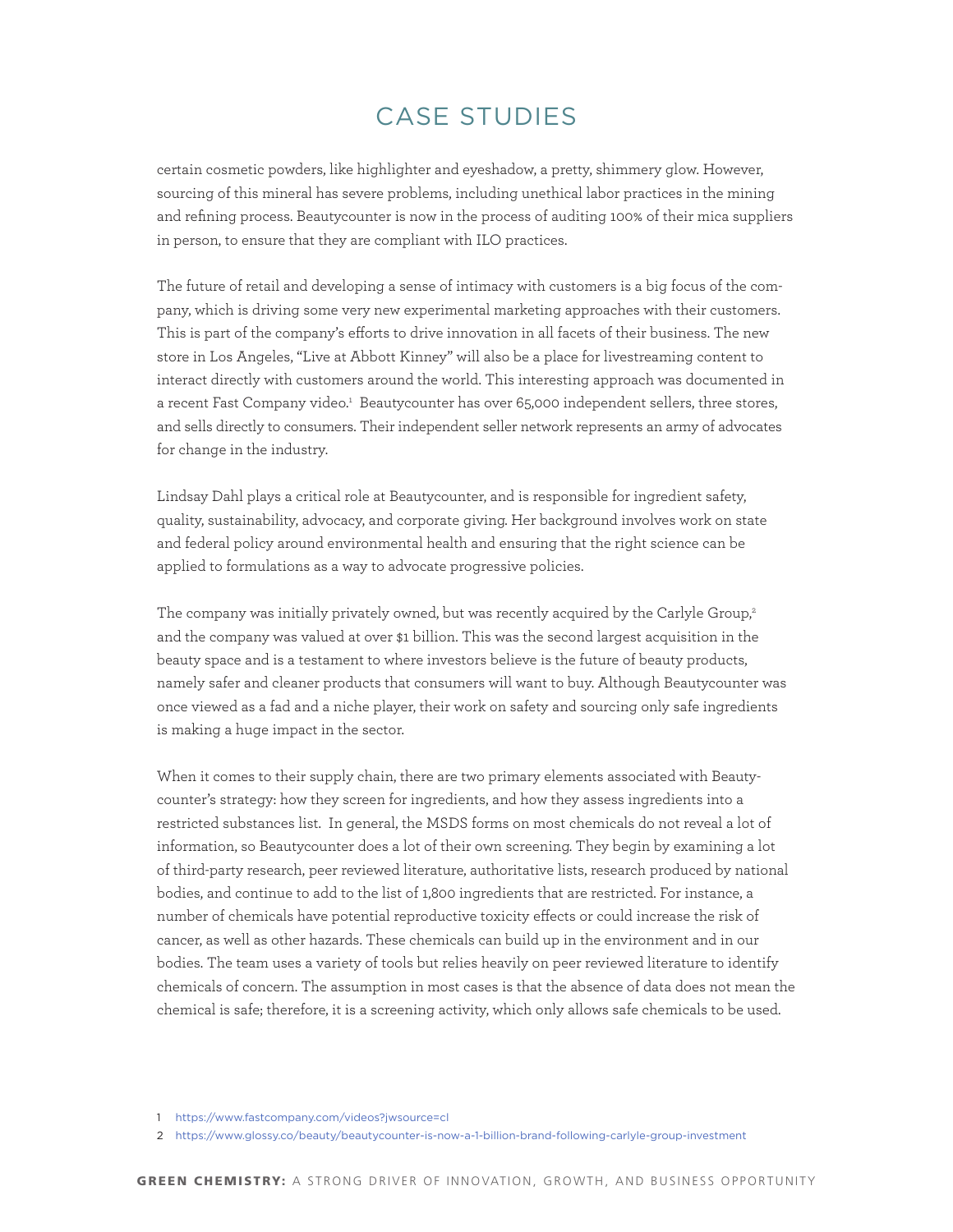## case studies

One of the biggest challenges faced by the team is the difficulty of finding a "drop-in" replacement for a chemical being used in a product, once it is found to be potentially harmful. In many cases, the formulary must be "rebuilt" from the ground up. For example, recently the Beautycounter R&D team was working a skin serum in the company's inhouse lab, and the team proposed the formulation to the screening team. The product development team was subsequently told by the screening team that one of the chemicals which provided excellent product performance had to be dropped. In turn, the development team went back and proposed a new ingredient. Dahl notes that "we often have to go back and forth several times until we land on a formula that we both agree on, and this occurs well before the actual formulation stage." Dahl notes that "cosmetic chemists are very creative people, and there is always a push and pull between us to get it right."

In this manner, the formulation of a new product by the R&D team starts on paper. Once submitted, the screening team will rely on several other tools. One of the most important tools is the SCIVERA<sup>3</sup> database resource, which is a company that works with leading consumer product brands to fundamentally advance chemicals management and sustainable chemistry. This organization provides a database tool (SCIVERA LENS) that can solve some of the most significant problems brands face — obtaining chemical information without the ability to assess, understand, or manage those chemicals.

There are clearly some ingredients that are considered the most problematic. Some of these include:

- **• Siloxanes.** Used in a variety of cosmetics to soften, smooth, and moisten. Suspected endocrine disrupter and reproductive toxicant (cyclotetrasiloxane). Harmful to fish and other wildlife.
- **Aluminum.** Toxic metal that can have estrogen-like effects in human systems, disrupting the healthy functioning of the endocrine system.
- **• Synthetic fragrances.** Often unknown substances that appear in many cosmetics.
- **• Preservatives.** Ones such as parabens, DMDM and urea which may cause joint pain, skin allergies, headaches, hormone disruption, and loss of sleep.

As the clean ingredients movement is growing, people are becoming more aware that many of the products that seem natural are in fact highly unsustainable, are allergenic, and are often not listed as such on the packaging. There are also differences in targeted markets. For instance, many of the products considered as "high risk" have very high toxicities and are marketed to women of color, such as skin creams, and professional salon use products.

The greatest growth in the clean beauty products segment is the premium category for women in the age group of 30 to 45. The second largest consumer base are the Gen Z and Millennials

<sup>3</sup> <https://www.scivera.com>